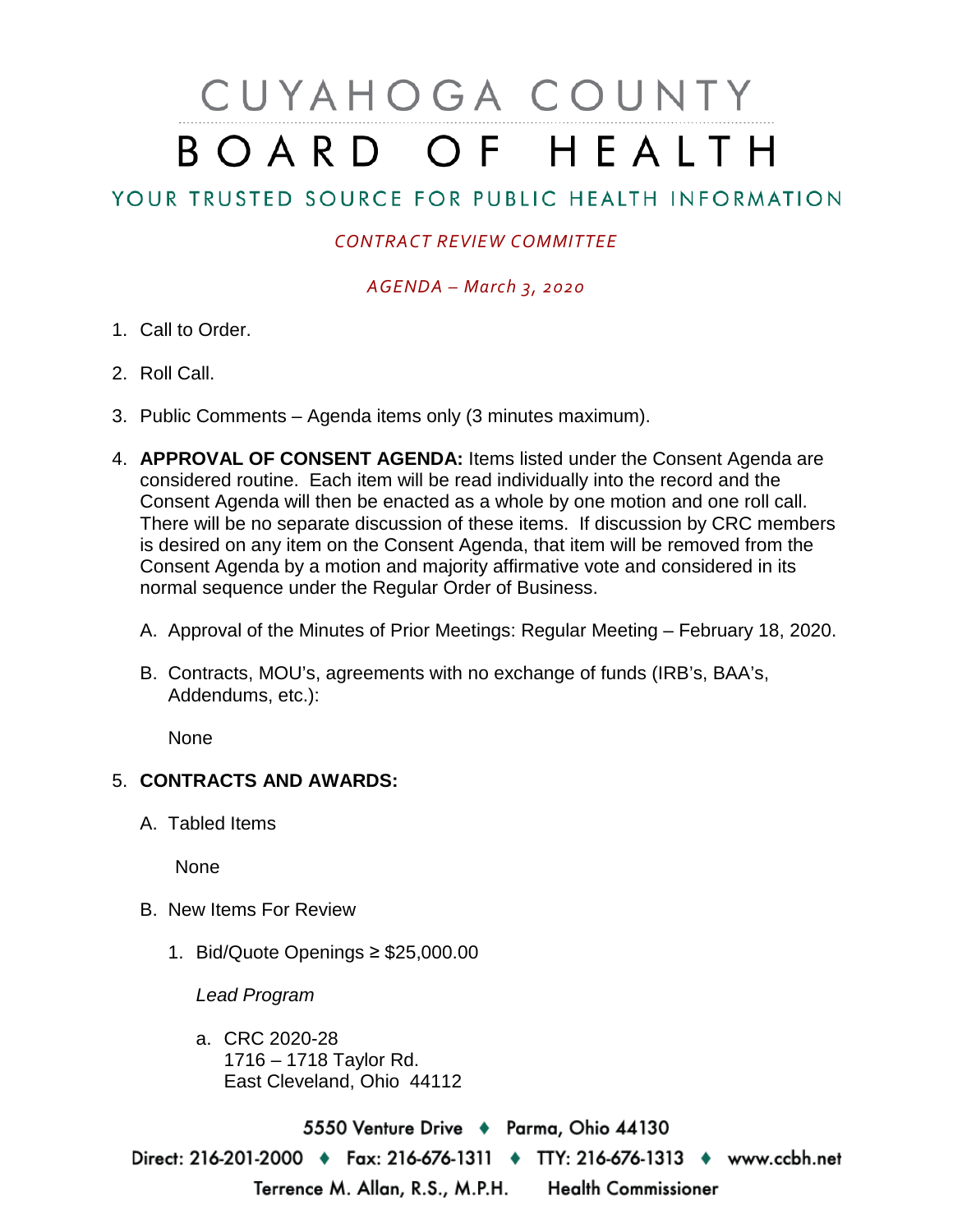- 2. Bid/Quote Openings < \$25,000.00
	- a. CRC 2020-29 Mosquito Briquettes RFQ 2020-01

*Lead Program* 

- b. CRC 2020-30 1754 East 236th St. Euclid, Ohio 44117
- 3. Expenditures: Contracts < \$25,000.00
	- a. CRC 2020-31 Environmental Public Health Services submitting contracts with the following agencies under the 2020 NNPHI ACEs grant from January 1, 2020 through August 31, 2020:

| Amount to be paid |
|-------------------|
| not to exceed:    |
| \$24,375.00       |
| \$5,000.00        |
|                   |

Purpose: A Vision of Change: To provide strategies and activities related to the prevention of ACEs and expanding the Creating Greater Destinies work; ADAMHS Board: To provide trauma informed care/ACEs education to law enforcement and community members and promote ACEs public awareness campaign.

Funding Source: 100% reimbursable through the FY2020 NNPHI ACEs Grant.

b. CRC 2020-32 Prevention and Wellness Services submitting an agreement with the Center for Disease Detection (CDD) under the Reproductive Health and Wellness grant. Amount to be paid to CDD shall be according to the per test rates as outlined in the agreement.

Purpose: To provide low cost gonorrhea and chlamydia testing for uninsured clients seen at Title X clinics.

Funding Source: 100% reimbursable through the Reproductive Health and Wellness grant.

c. CRC 2020-33 Prevention and Wellness Services submitting an addendum to the contract (CRC 2019-46 & CRC 2019-90 & CRC 2019-129) with

5550 Venture Drive + Parma, Ohio 44130 Direct: 216-201-2000 ♦ Fax: 216-676-1311 ♦ TTY: 216-676-1313 ♦ www.ccbh.net **Health Commissioner** Terrence M. Allan, R.S., M.P.H.